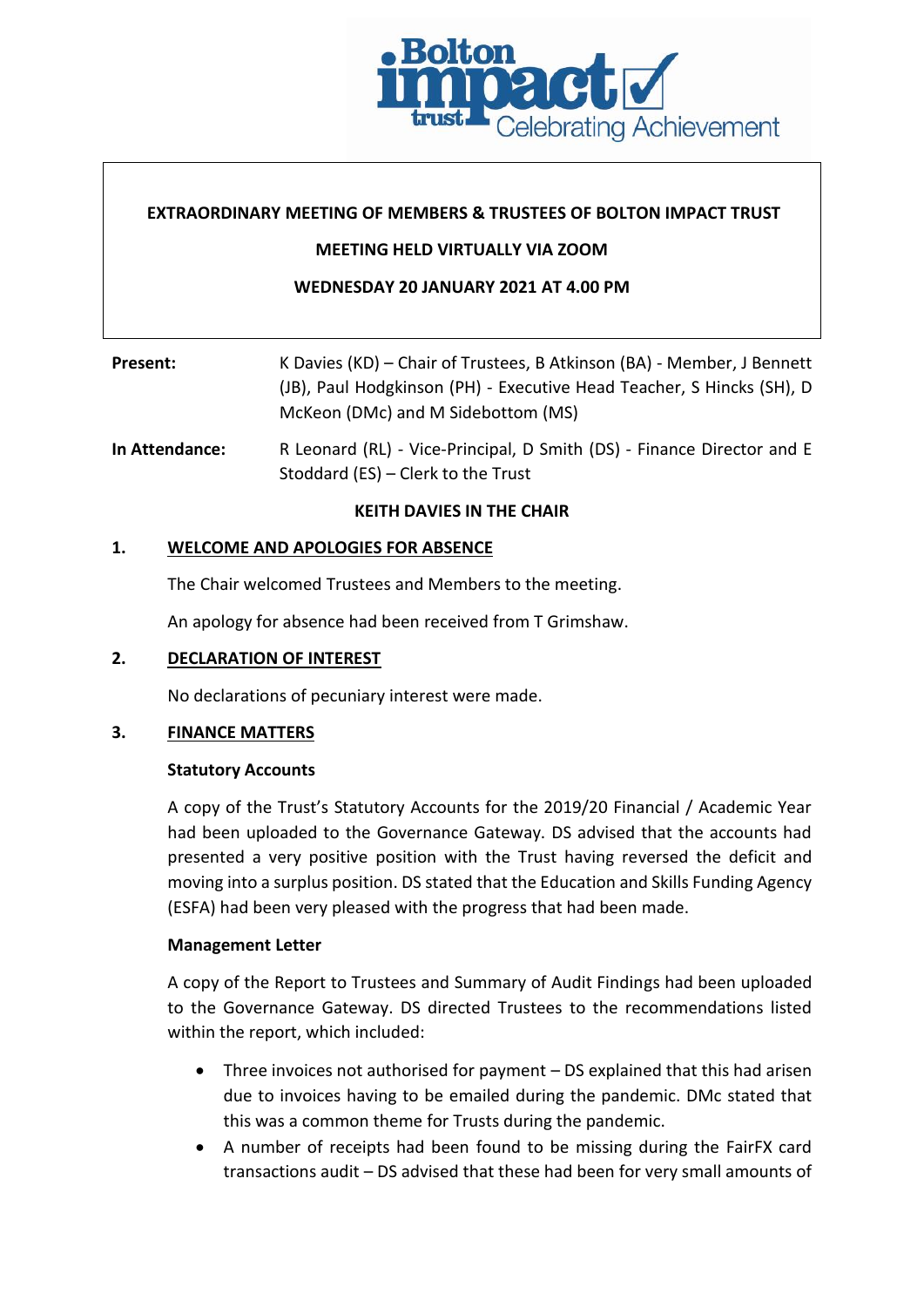money i.e., 0.50p, £2.00 but additional checks had been introduced to strengthen this process.

• The composition of the Members and Trust Board – this had been reviewed and B Atkinson had stepped down as a Trustee in August 2020 but remained a Member, so this had reduced the number of Members currently appointed who were also Trustees ensuring a level of independence. In addition, the Trust would seek to recruit additional Members within the year to strengthen this position.

### **Internal Audit (consolidated response)**

A copy of the Trust's response to the Management Letter had been uploaded to the Gateway. The letter detailed the actions that would be taken to address the recommendations within the report.

The Chair stated that he felt the Trust's response had been very thorough and recommended that the recommendations be added to the next Risk & Audit Committee agenda for further discussion.

**Agreed:** i) To approve the Trust's Statutory Accounts for the 2019/20 Financial / Academic Year

> ii) To note the recommendations within the Management Letter and the Trust's response

#### **4. COVID-19 UPDATE FROM THE EXECUTIVE PRINCIPAL**

Trustees were directed to the written update from the Executive Principal, which had been uploaded to the Governance Gateway.

The Executive Principal reported that the latest Government guidance, which was released at the start of term, had created some confusion around the opening requirements for Special Schools and Alternative Provision during this third national lockdown. Initially the guidance stated that all children registered to Special Schools and AP should attend site as vulnerable children but after lengthy discussions between representatives from the Special and AP Sectors and the Government this was changed to include the phrase 'where appropriate'. The guidance was slightly clearer now although in the Trust's case it remained open to interpretation.

The Trust had reintroduced the priority lists, which we were used during the last lockdown. The numbers of students on site differed across each Academy. Students who were unable to fully carry out their studies at home had been brought into school and this was usually due to lack of equipment or because they were studying on vocational pathways. Trustees were informed that the priority lists were fluid and were reviewed regularly.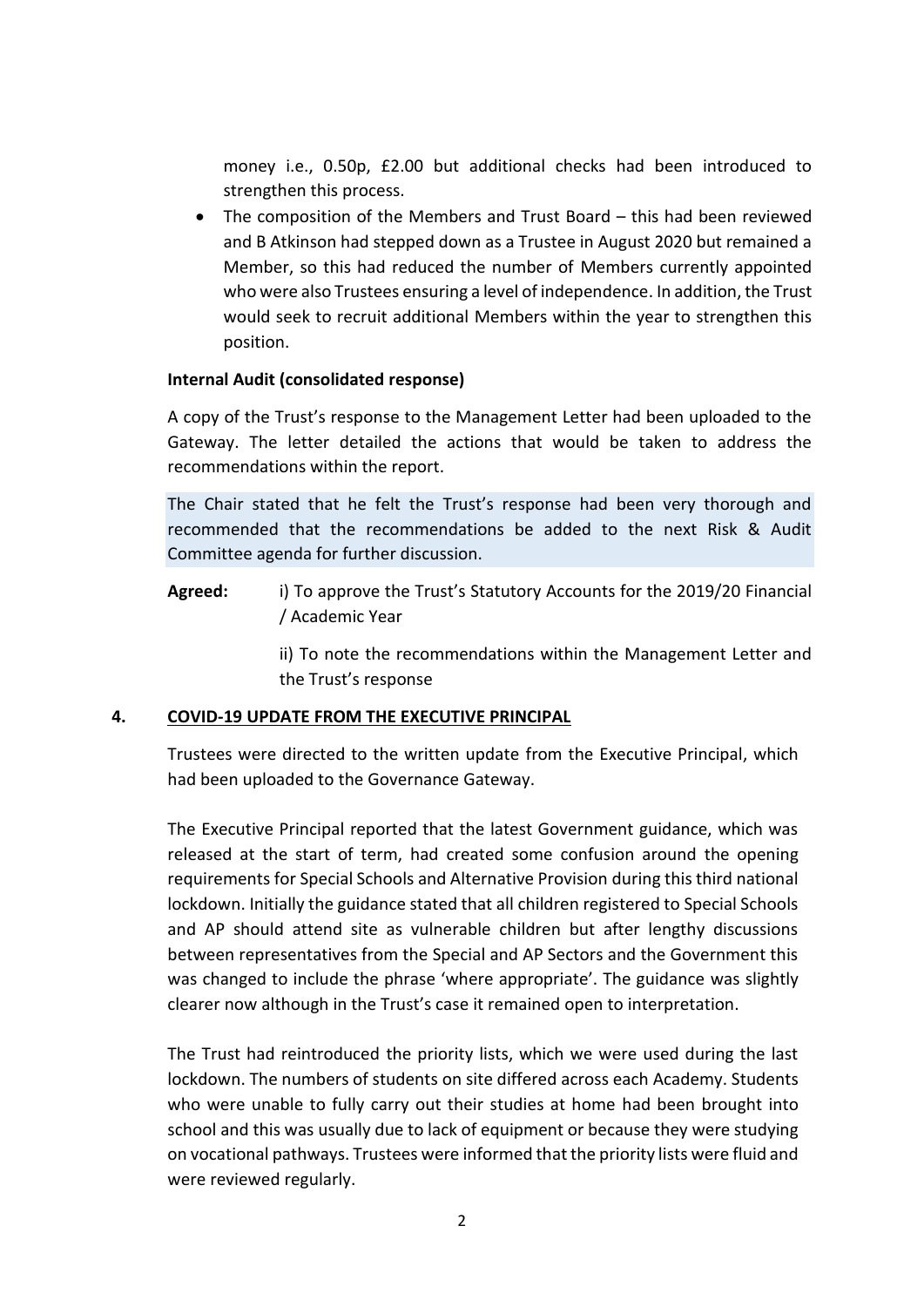At the start of term work was undertaken with the Academy Leadership team to try to establish what a successful curriculum offer would look like for a multi-site AP/SEMH provision. Specifically concentrating on the Intent and Implementation phases, 7 key questions were created, which would be used across the Trust. A checklist was developed, which was used weekly by each Academy. PH stated that he had presented the checklist to Steve Bagnall from the DfE who had been very impressed with the content and this was also now being used by other AP providers.

Feedback had been obtained from parents and PH reported that he had personally spoken to a parent from each Academy to ascertain their views. The Trust would respond to and act on the feedback received.

Trustees were informed that the Trust's secondary sites had now started the Lateral Flow Testing and it had been confirmed that staff within Special Schools would receive the Covid-19 vaccination as a priority. PH stated that he had spoken with Paul Rankin (Assistant Director, Children's Services) regarding whether this would be extended to include AP staff.

PH advised that the Government has resuscitated their guidance from last summer around High Needs Funding and feedback was currently being awaited from Bernie Brown (Director, Children's Services). PH stated that whilst the updated guidance was more positive, negotiations would still likely be needed with the LA.

PH stated that despite a third national lockdown, pupils at Bolton Impact Trust were safe, engaged, and happy and any concerns would be immediately actioned. The Executive Principal invited questions at this point.

MS asked which supplier was being used for pupils entitled to Free School Meals during the lockdown. DS explained that the Trust were using Bolton Council for the food parcels and despite negative news reports about the parcels being supplied in other areas of the country, he was very pleased with the content of the parcels being supplied by Bolton. MS asked whether the Trust would consider using the voucher system again. DS stated that he felt the food parcels were preferable as it could not be guaranteed that the vouchers would be spent on food.

KD asked how many more laptops were needed by each Academy. VG explained that the Trust had received 65 Government funded laptops, which was two thirds of the total amount needed. The devices had been distributed evenly amongst the Academies with each Academy receiving two thirds of the number requested. Academy Leads had also worked closely with community groups and this had led to some groups donating refurbished devices. Some Academies had brought pupils back on site if they struggled to access online learning. DMc asked if access to Wi-Fi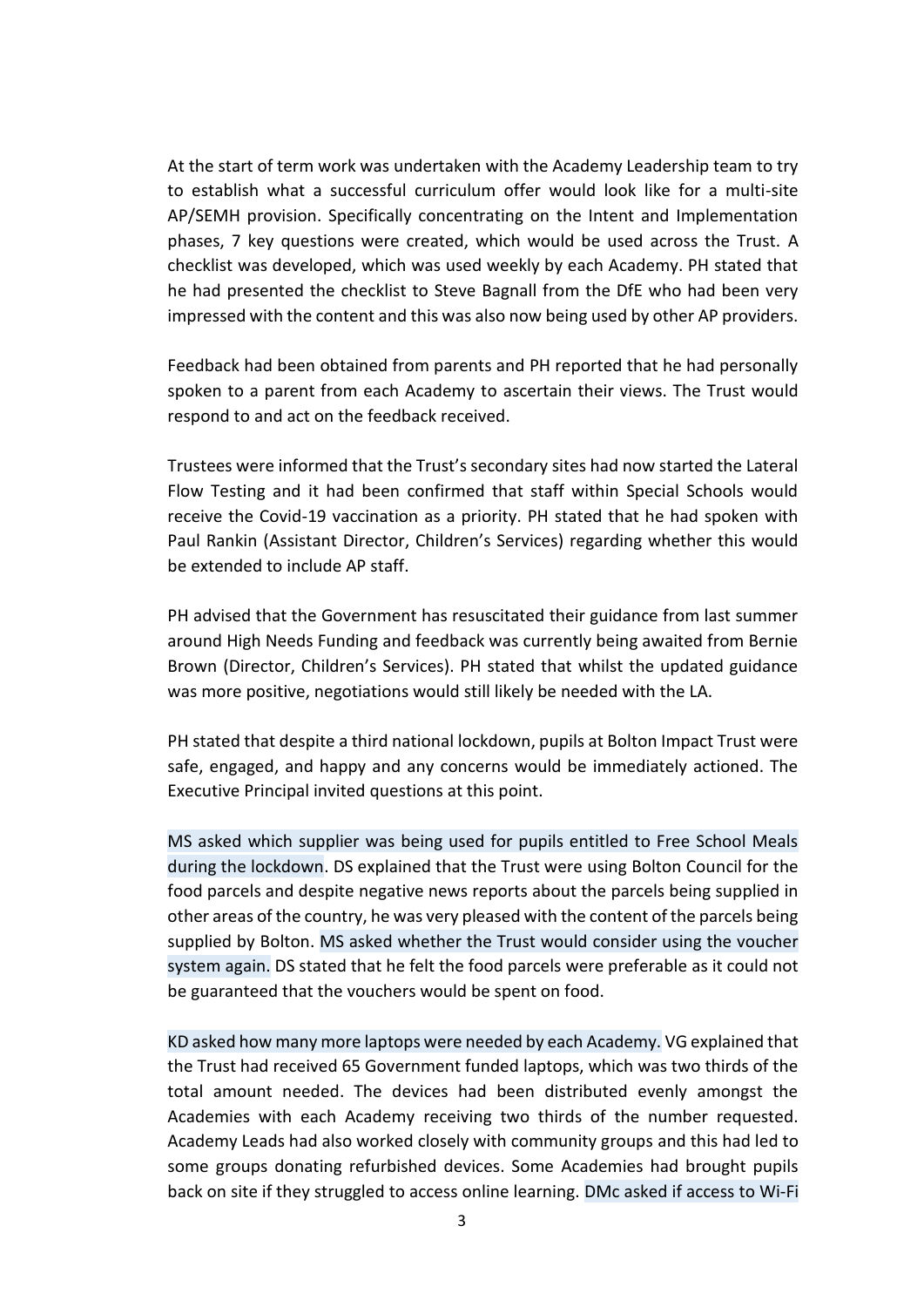was an issue for some pupils. VG stated that a number of pupils did not have appropriate Wi-Fi access, so the Trust were looking at alternative options. PH informed Trustees that the vulnerable children category now included pupils who could not access equipment or who were not engaging. In response to this, pupils studying vocational courses had been given a place as they could not receive the full offer from home. This list was fluid and was reviewed daily by the Academy Leads with particular attention being given to pupils classed as amber or red. RL stated that staff needed to be alert to any changes as barriers to learning could easily change for example one child had access to a device last term, but this had changed during the latest lockdown as the device now needed to be used by a parent working from home.

The Chair thanked the Executive Principal for his detailed and informative report.

**Agreed:** That the Executive Principal's report be received and noted

### **5. RESTRUCTURE – UPDATE AND PROPOSAL TO MOVE TO FORMAL CONSULTATION**

The Board of Trustees, having designated details of the discussion that followed as confidential in accordance with Article 125 of the Articles of Association, this information is excluded from these minutes.

### **6. DATES OF NEXT MEETING**

Trustees were reminded of the agreed meeting dates for 2020/21:

### **Spring Term:**

| <b>Standards</b> | Friday 5 March 2021 at 11.00am  |
|------------------|---------------------------------|
| Finance          | Friday 5 March 2021 at 1.00pm   |
| Risk & Audit     | Friday 19 March 2021 at 11.00am |
| Trust            | Tuesday 30 March 2021 at 4.00pm |
| Summer Term:     |                                 |
| <b>Standards</b> | Friday 11 June 2021 at 11.00am  |
| Finance          | Friday 11 June 2021 at 1.00pm   |
| Risk & Audit     | Friday 25 June 2021 at 11.00am  |
| Trust            | Tuesday 13 July 2021 at 4.00pm  |
|                  |                                 |

# **7. CONSENT TO ABSENCE**

**Agreed:** To consent to the absence of T Grimshaw

### **8. CONFIDENTIALITY**